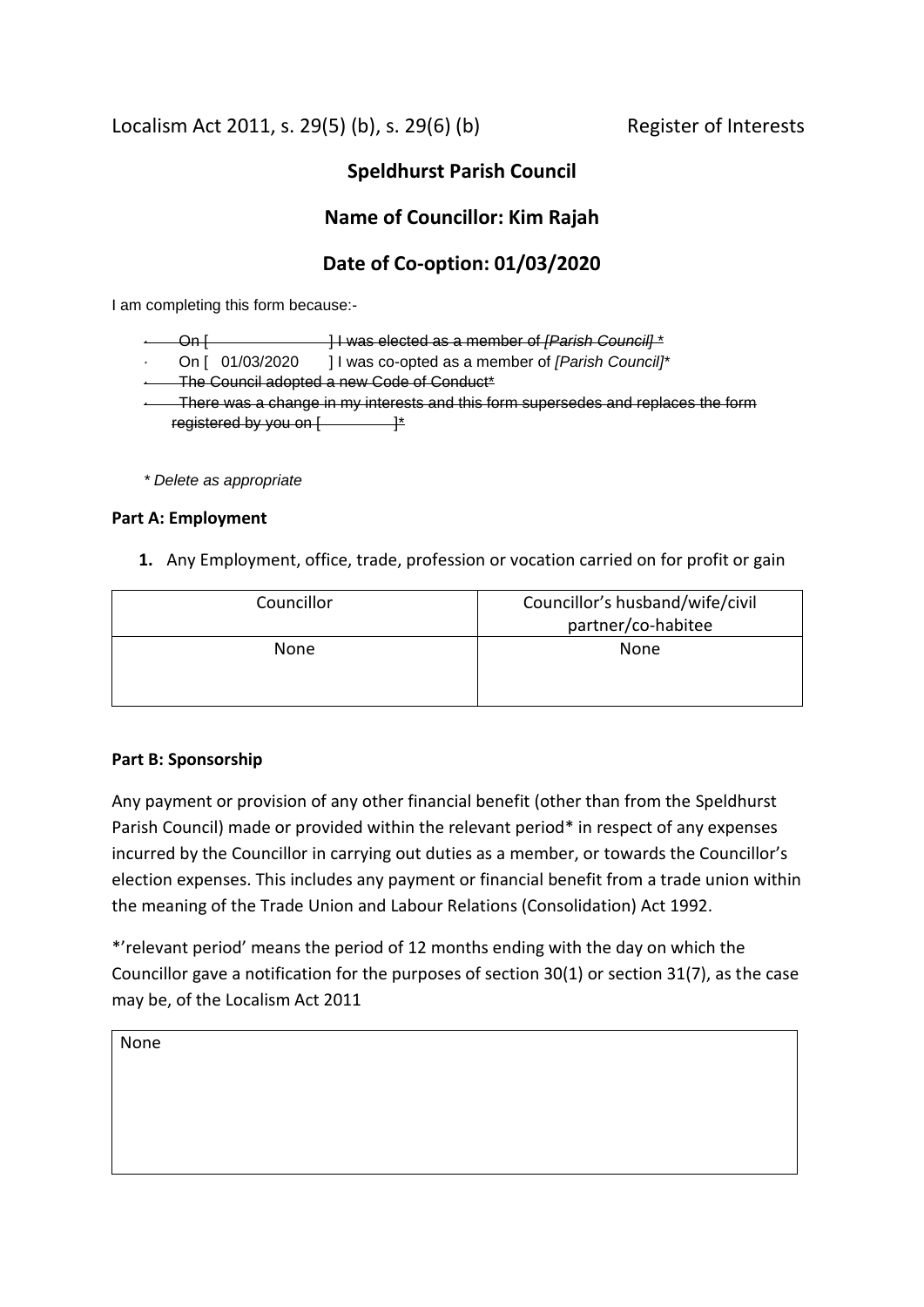## **Part C: Contracts**

 Any contract which is made between the relevant person (or a body in which the relevant person has a beneficial interest\*) and Speldhurst Parish Council

- (a) Under which goods or services are to be provided or works are to be executed; and
- (b) Which has not been fully discharged

\*"body in which the relevant person has a beneficial interest" means a firm in which the relevant person is a partner or a body corporate of which the relevant person is a director, or in the securities of which the relevant person has a beneficial interest;

"director" includes a member of the committee of management of an industrial and provident society;

| Councillor | Councillor's husband/wife/civil<br>partner/co-habitee |
|------------|-------------------------------------------------------|
| None       | None                                                  |

#### **Part D: Land**

Any beneficial interest in land\* which is within the area of the Speldhurst Parish Council

\*"land excludes an easement, servitude, interest or right in or over land which does not carry with it a right for the relevant person (alone or jointly with another) to occupy the land or receive income

| Councillor                              | Councillor's husband/wife/civil<br>partner/co-habitee |
|-----------------------------------------|-------------------------------------------------------|
| Hollambys, Frank's Hollow Road, TN3 OUA | Hollambys, Frank's Hollow Road, TN3 OUA               |

### **Part E: Licences**

Any licence (alone or jointly with others) to occupy land\* in the area of the relevant authority for a month or longer

\*" land excludes an easement, servitude, interest or right in or over land which does not carry with it a right for the relevant person (alone or jointly with another) to occupy the land or to receive income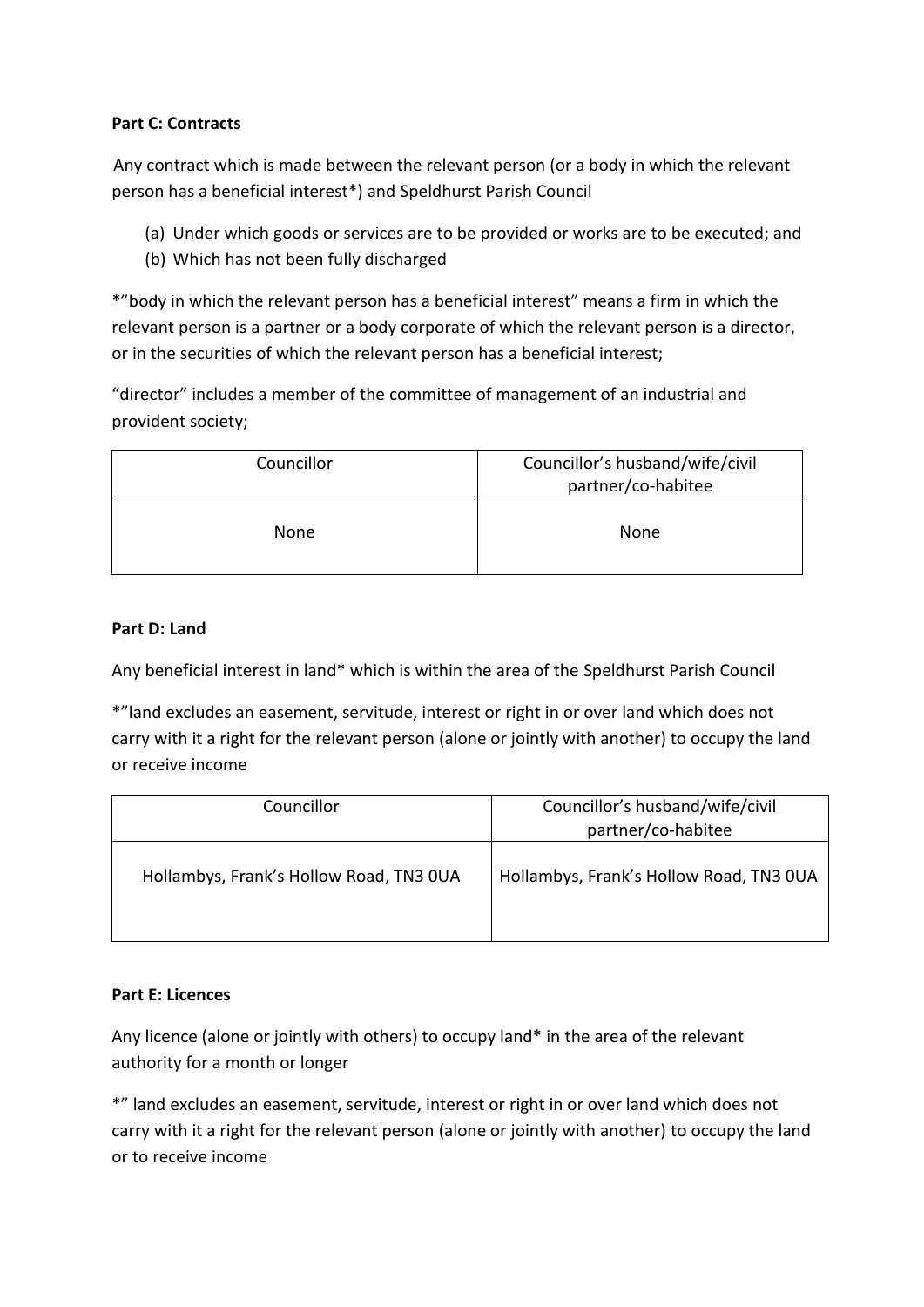| Councillor | Councillor's husband/wife/civil<br>partner/co-habitee |
|------------|-------------------------------------------------------|
| None       | None                                                  |

### **Part F: Corporate Tenancies**

Any tenancy where-

- (a) The landlord is Speldhurst Parish Council and
- (b) The tenant is a body in which the relevant person has a beneficial interest

\*"body in which the relevant person has a beneficial interest" means a firm in which the relevant person is a partner or a body corporate of which the relevant person is a director, or in the securities of which the relevant person has a beneficial interest.

"director" includes a member of the committee of management of an industrial and provident society

"securities" means shares, debentures, debenture stock, loan stock, bonds, units of a collective investment scheme within the meaning of the Financial Services and Markets Act 2000 and other securities of any description, other than money deposited with a building society

| Councillor | Councillor's husband/wife/civil |
|------------|---------------------------------|
|            | partner/co-habitee              |
| None       | None                            |
|            |                                 |
|            |                                 |
|            |                                 |

### **Part G: Securities**

Any beneficial interest in securities\* of a body where –

(a) That body has a place of business or land in the area of Speldhurst Parish Council and

(b) Either –

(1) The total nominal value of the securities exceeds £25,000 (face value) or one hundredth (1/100<sup>th</sup>) of the total issued share capital of that body; or

(2) If the share capital of that body is more than one class, the total nominal value of the shares of any one class in which the relevant person has a beneficial interest exceeds one hundredth of the total issued share capital of that class